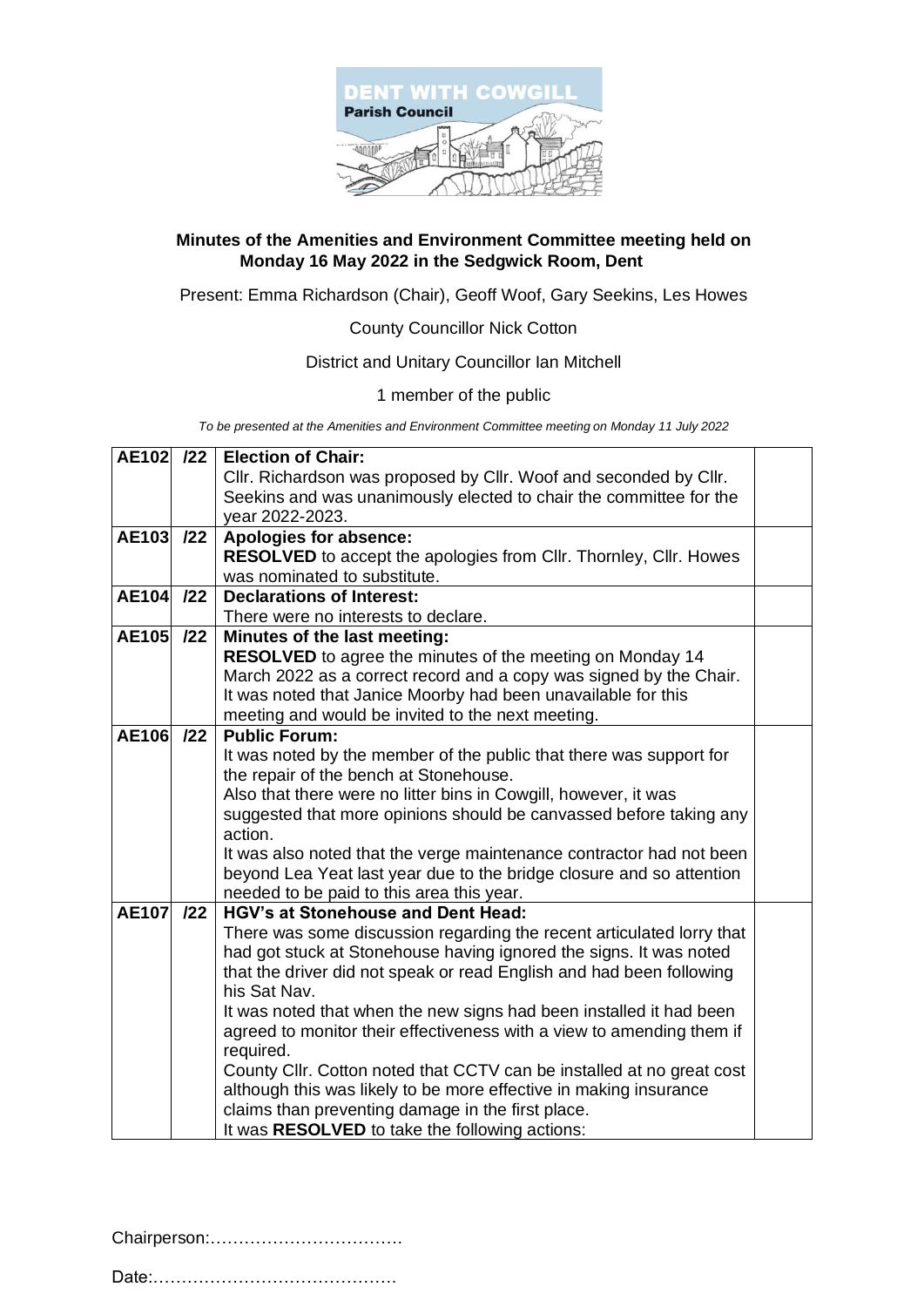

# **Minutes of the Amenities and Environment Committee meeting held on Monday 16 May 2022 in the Sedgwick Room, Dent**

|              |     | Contact the Road Hauliers Association (RHA) and the Freight<br>$\bullet$<br>Transport Association (FTA) to see if they have a method of<br>notifying all hauliers of this situation<br>Contact JMP in Sedbergh as a number of these hauliers are<br>$\bullet$<br>trying to deliver here<br>Write to Hauliers individually as these incidents occur<br>Contact Cumbria County Council to see if amendments can<br>$\bullet$<br>be made to the signs<br>Speak with Karl Melville at the next liaison meeting<br>Cllr. Mitchell to contact the person he contacted regarding the<br>Sat Nav at junction 37<br>It was also suggested that a sign at Hawes would perhaps help to<br>stop drivers coming this way at all.<br>Winter Signage at Deepdale was also discussed and it was<br><b>RESOLVED</b> to contact Cumbria County Council again to suggest<br>only one sign to be placed further up the road. |  |
|--------------|-----|----------------------------------------------------------------------------------------------------------------------------------------------------------------------------------------------------------------------------------------------------------------------------------------------------------------------------------------------------------------------------------------------------------------------------------------------------------------------------------------------------------------------------------------------------------------------------------------------------------------------------------------------------------------------------------------------------------------------------------------------------------------------------------------------------------------------------------------------------------------------------------------------------------|--|
| <b>AE108</b> | 122 | <b>Bench at Stonehouse Bridge:</b>                                                                                                                                                                                                                                                                                                                                                                                                                                                                                                                                                                                                                                                                                                                                                                                                                                                                       |  |
|              |     | A quote for the repair of the bench to include new concrete plinths for<br>the uprights and new larch slats had been received. It was<br>RESOLVED to proceed with the repair as quoted at £235.00.<br>It was noted that graffiti had appeared on the back of a road sign in<br>Cowgill and members were asked to keep vigilant. Cllr. Richardson<br>agreed to spray over the graffiti with grey primer.<br>It was noted that the surface of the Coal Road had been redressed<br>and loose chippings were causing a hazard.<br>It was noted that Monkey Beck Bridge had still not been repaired and<br>that Dom Musetti had been trying to locate the top stones.<br>It was noted that the road surface at Newby Head in the North Yorks<br>CC section was in a terrible state and needed repairing urgently.<br>Details to be sent to David Cairns.                                                      |  |
| AE109        | 122 | <b>Highways and Bridges:</b><br>It was noted that there had been no meeting with Karl Melville for<br>some time but one was scheduled at the end of May.<br>In addition to the problems noted above, the dip near to Craggs Barn                                                                                                                                                                                                                                                                                                                                                                                                                                                                                                                                                                                                                                                                         |  |
|              |     | was noted as having tripped a pedestrian.                                                                                                                                                                                                                                                                                                                                                                                                                                                                                                                                                                                                                                                                                                                                                                                                                                                                |  |
|              |     | The gulley at Helmside Straight had been inspected with a camera                                                                                                                                                                                                                                                                                                                                                                                                                                                                                                                                                                                                                                                                                                                                                                                                                                         |  |
|              |     | twice but still not repaired.                                                                                                                                                                                                                                                                                                                                                                                                                                                                                                                                                                                                                                                                                                                                                                                                                                                                            |  |
|              |     | The culvert at Millbeck had still not been repaired.                                                                                                                                                                                                                                                                                                                                                                                                                                                                                                                                                                                                                                                                                                                                                                                                                                                     |  |
| <b>AE110</b> | 122 | <b>Footway Lighting:</b><br>The clerk gave an update on the progress of the Footway Lighting<br>project. The electrician had not been able to source the required<br>lighting and had therefore not progressed this. The clerk had a<br>source and would order the lights immediately.                                                                                                                                                                                                                                                                                                                                                                                                                                                                                                                                                                                                                   |  |
|              |     |                                                                                                                                                                                                                                                                                                                                                                                                                                                                                                                                                                                                                                                                                                                                                                                                                                                                                                          |  |

Chairperson:…………………………….

Date:…………………………………….